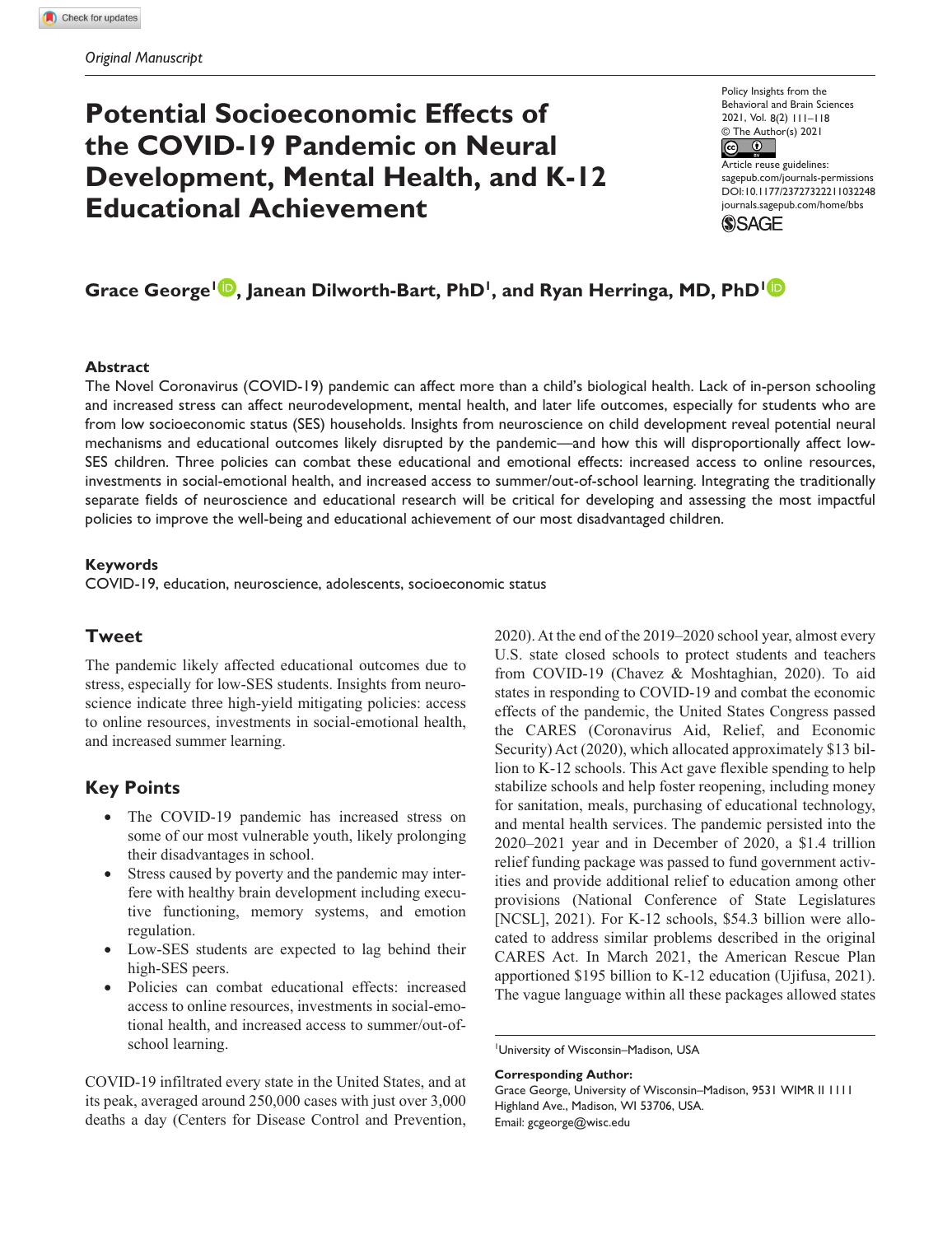and school districts flexibility to allocate based on their needs. This article focuses on policy implications for brain development and educational outcomes, how to address potential inequalities that may stem from differences in funding appropriation, and potential interventions which could mitigate these detrimental effects.

#### **Schools' Response**

For the end of the 2019–2020 school year, states adopted varying methods of continuing education. Some, like Kentucky, mandated that every school switch over to already state-created distant learning instruction. Other states, such as Montana, did not recommend or require any distant or online learning, leading school districts to adopt divergent policies within state ("Coronavirus and Learning: What's Happening in Each State," 2020). This variability in policy inherently creates educational disparities between states and even between school districts within states. For example, some schools attempted to restart the 2020–2021 school year in person, yet subsequently moved to online-only learning after drastic increases in cases (Nierenberg & Pasick, 2020). Other schools started online and continued with online schooling for the majority of the 2020–2021 school year.

In 2020, and recently updated in 2021, The American Academy of Pediatrics advised schools to reopen, if possible, to mitigate adverse social and educational effects (COVID-19 Guidance for Safe Schools, 2020). Local governments, in turn, were continually tasked with preventing illness and death among students, teachers, and their families, while also teaching children who spent the last year without in-person schooling (Richards, 2020). Regardless of how each district moved forward, schools needed more resources to combat pandemic stress, adapt instructional plans, enact safety measures, and compensate for the lack of in-person schooling (American Federation of Teachers, 2020; Lee, 2020). The months-long break from school and substituting online/distance learning may work for some students with the privileges of stable internet access, secure housing, and available caregivers. However, others will likely continue to struggle emotionally and academically because of the pandemic for years to come. Lack of stability and increased chronic stress due to the pandemic disproportionately affects students from households defined as low socioeconomic status (SES) prior to the pandemic, as well as those who then found themselves in those households as a result of the pandemic.

Insights from neuroscience research can help inform predictions of the pandemic's likely impact on neurodevelopmental and educational outcomes. Factors such as poverty and pre-existing stress may predict differences in academic achievement and further pandemic-related stress. Children of essential workers, for example, continued to cope with potential illness and navigate stressors such as parental job loss, death of a family member, or food insecurity. These types of acute and chronic stressors can change neurodevelopment. Although all children are at risk of falling behind, students from low-SES backgrounds will fall even further behind educationally, with accompanying emotional and behavioral problems due to ripple effects of the COVID pandemic. Specifically, stress and poverty undermine emotional, neurological, and academic health. Although schools acknowledge achievement gaps, few take a neurodevelopmental approach. This more nuanced integration of emotional, physical, and educational health helps understand child development.

This article will briefly review how stress from a low-SES household affects relevant brain areas, and how this may translate to emotional health and educational outcomes. Then we will propose an accentuated Summer Slide and Chronic Stress model: Neurodevelopmental and educational impacts on children in poverty- and near poverty-level households (identified in research from prior off-school periods) likely amplifies under the high-stress conditions of the COVID-19 pandemic. In addition, the current relief bills' shortcomings require policy makers to adapt the funds provided for the best outcomes. Integrating the traditionally separate fields of neuroscience and educational research enables developing and assessing policies for the greatest impact on improving the well-being and educational achievement of our most disadvantaged children.

# **Neural Mechanisms of Stress and Low-SES**

SES, or the combination measure of education, income, and occupation, has been critical in assessing differences in many types of behavioral, physical, mental, and cognitive outcomes (Conger & Donnellan, 2007). Low-SES is associated with higher levels of stress, including more daily stressors, and can interfere with normal, healthy stress responses (Evans & English, 2002). Such daily stressors include feeling unsafe in one's neighborhood, inadequate access to food or water, inadequate family support, housing insecurity, and domestic violence, among others (Graves & Nowakowski, 2017). These repeated chronic stressors affect normal biological functioning, such as the stress pathway (hypothalamic–pituitary– adrenal [HPA] axis) which, in turn, can affect the immune system and cognitive processes leading to poor mental and physical health (Kudielka & Kirschbaum, 2005).

Although stress is necessary for navigating life effectively, chronic stress can harm the brain (Kokubun et al., 2018). Stress-related damage to the critical HPA axis in childhood may have significant, negative long-term effects. Chronic stress can worsen psychopathology symptoms, like anxiety or depression, that can manifest in the classroom; furthermore, it can cause other adverse health effects that decrease stress-coping mechanisms and increase insulin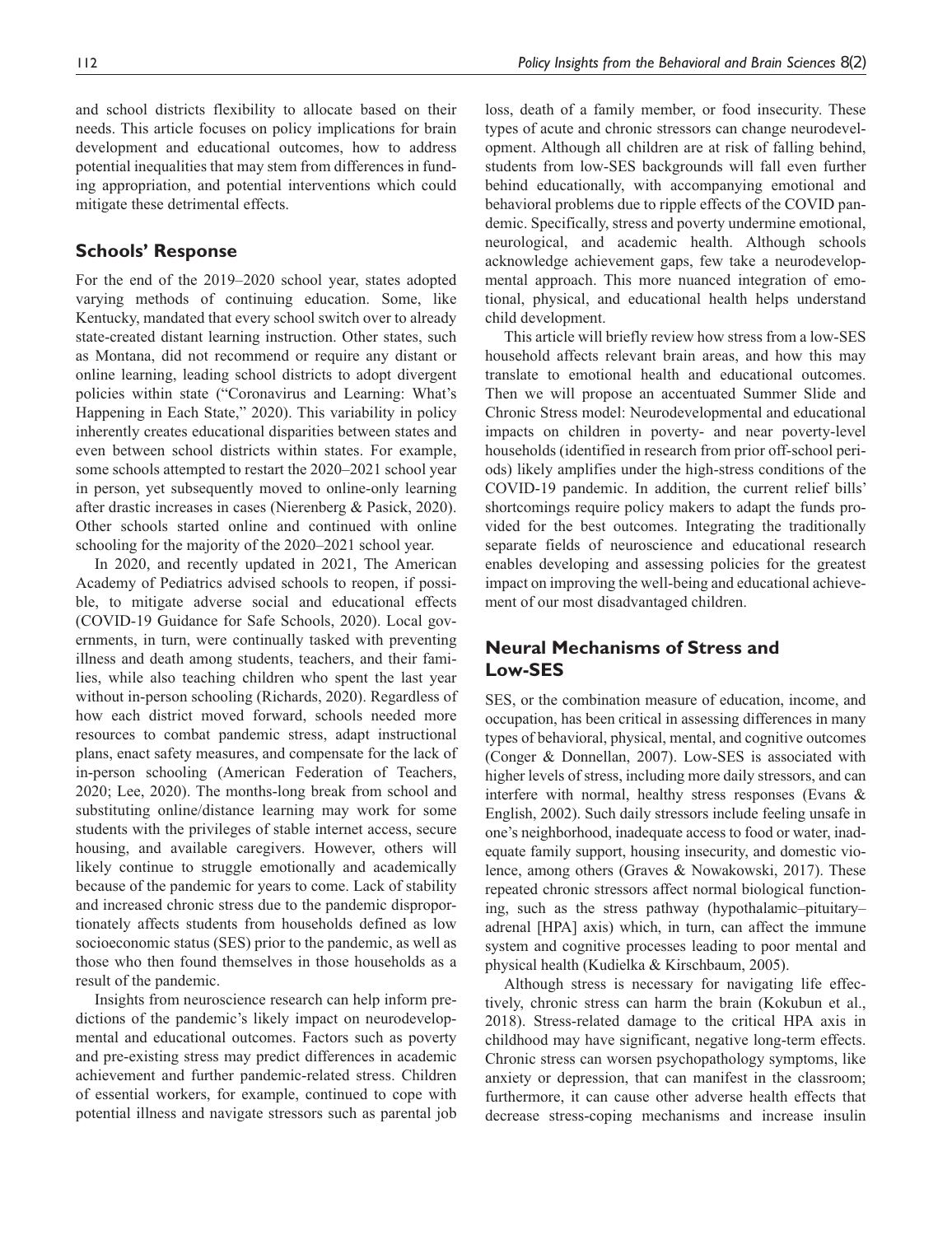resistance (Condon, 2018). Together, stress affects children's functioning in school and overall health post-pandemic.

Stress and low-SES relate to differences in brain volume, particularly in the prefrontal cortex (PFC) and hippocampus. These brain areas support social health, mental health, and educational achievement (Hackman & Farah, 2009; Hair et al., 2015; Kokubun et al., 2018). American children's stress increased during the pandemic and was worse for children and adolescents who already had financial hardships (Fegert et al., 2020; Lee, 2020; Zhou et al., 2020). These findings indicate the importance of understanding the effect of stress and mental health on other aspects of children's lives including education. Next, this article will highlight the role of the PFC and hippocampus in learning and memory and discuss how the effects of chronic stress on these brain circuits may compromise educational development in children.

### **PFC and Hippocampus**

The PFC and the hippocampus are crucial for school achievement (Gogtay et al., 2004; Montagrin et al., 2018). The PFC, located at the front of the brain, over the eyes, serves as the hub for many crucial processes, including executive control, which allows children to pay attention in class and complete important tasks like homework (Miyake et al., 2000; Sheridan et al., 2012). The hippocampus, a small region deep within the brain, is important for formation and retrieval of memory and accordingly has many implications for educational achievement (Leutgeb & Leutgeb, 2007; Staresina & Davachi, 2009). The PFC and hippocampus are sensitive—especially susceptible during development— to stress caused by poverty. Even brief stress can disrupt basic memory and attention performance (Akirav & Richter-Levin, 1999; Farah, 2017; Qin et al., 2009). Reduction in volume of PFC and hippocampus have been shown to be related to poverty and stress and these differences are related to worse academic outcomes in literacy and math (Clark et al., 2010; Kim et al., 2013; Noble et al., 2012). Without healthy development of the PFC and hippocampus, children have difficulty working flexibly and selfregulating behaviors related to school achievement and readiness (Blair & Razza, 2007; Montagrin et al., 2018).

However, not all stress is created equal. Namely, perceived control over psychological stress can help mitigate the adverse effects on brain development (Shors et al., 1989). Children who have higher perceived stress show lower hippocampal volume compared with those who have less perceived stress (Piccolo et al., 2018). During this current pandemic, however, many students have lost their sense of control and are likely facing increased psychological stress as a result (Fegert et al., 2020; Lee, 2020; Zhou et al., 2020). The ability to succeed in school relies in part on the ability of the PFC and hippocampus to work effectively; crucially,

chronic stress can change the developmental trajectory of these brain areas. Chronic stress can come from many sources that can compound each other; for example, instability of food and housing, lack of educational stimulation, increased violence, and lack of healthy social engagement. These stressors are being accentuated during the COVID-19 pandemic and could potentially affect PFC and hippocampal development of children currently in the school system; therefore, it is necessary to consider this development in predicting educational outcomes.

#### **Stress, the Brain, and Emotion**

As previously discussed, the PFC and hippocampus are implicated in educational achievement. However, the brain is multifaceted, and each region has multiple functions as well as many regions concurrently working together to achieve behavioral outputs. Both the PFC and hippocampus, as well as their functional and structural interactions, are involved in emotion, memory, and attention. Accordingly, mood has been linked to children's school performance and therefore needs to be centered in the conversation of academic achievement (Gumora & Arsenio, 2002). Stress can cause emotion dysregulation over time which can lead to more aggressive behavior and potentially worse later life outcomes (Fite et al., 2010; Herts et al., 2012).

The PFC and hippocampus together enable memory and specifically contextual and emotional memories (Jin & Maren, 2015; Preston & Eichenbaum, 2013). Emotions themselves influence how the hippocampus forms and this formation affects memory systems (Pessoa, 2008). In the context of the COVID-19 pandemic, youth could have a difficult time in school due to losing loved ones, their homes, or not being able to see friends. Therefore, detrimental effects of low-SES and increased stress on these brain regions do not just affect educational performance by itself, but also decrease emotion regulation and emotional memory accuracy, leading to additional harmful effects on educational achievement. Thus, both educators and policy makers must take emotional well-being and development into account to help counteract deficits caused by stress.

#### **Summer Slide** + **Chronic Stress Model**

"Summer Slide" refers to a reduction in academic achievement during the summer months due to not being in school (Alexander et al., 2001). The effect of this lost school time occurs predominantly among children who live in poverty or near-poverty (Alexander et al., 2001; Kuhfeld et al., 2020). Summer learning loss can project deficits in learning for different groups of children because of the pandemic. In one projection, students on average were to only gain between 37% and 50% of normal gains in math and 63% and 68% of gains in reading at the end of the 2019–2020 school year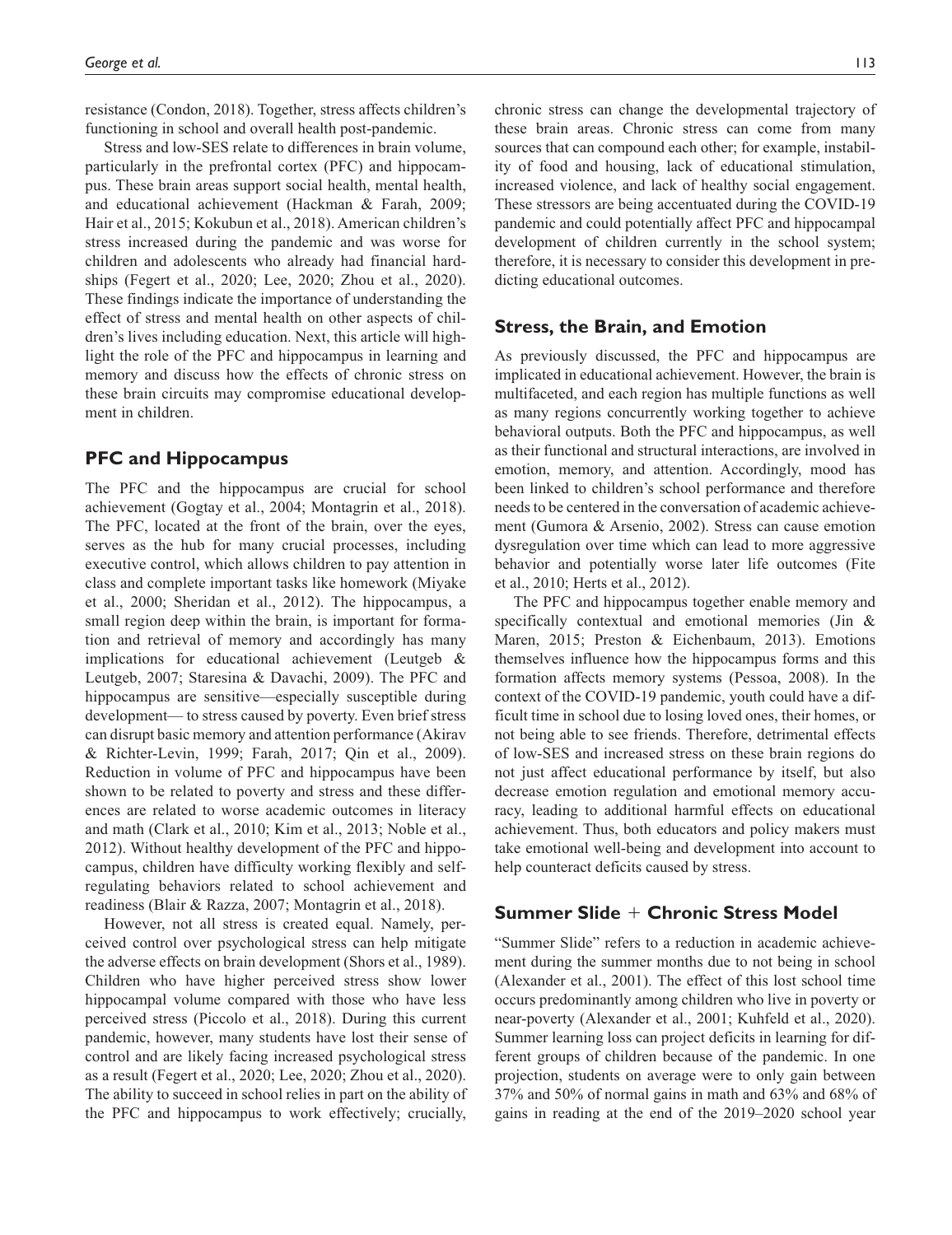(Kuhfeld et al., 2020). Here, extrapolating into the fall semester projected students to learn less than 30% of their typical gains. Typically, SES per se did not widen achievement gaps, but the availability of technology did, indicating its role in mitigating poverty's effects. Granted, this study does not account for the increased stress and mental health effects due to the pandemic that will likely disproportionately affect low-income students.

Student achievements in the fall 2020 semester provide additional support for the Summer Slide and Chronic Stress model. Reportedly, students learned only about 67% of math and 87% of reading they would have typically learned (Dorn et al., 2020). Low-SES and students of color, which there is some overlap, are expected to lag behind these projections, with one study projecting that students of color may have lost 12 to 16 months, while White students lagged 5 to 9 months from March 2020 to June 2021 (Dorn et al., 2020; Olneck-Brown, 2021). Although preliminary data estimates these large deficits in learning will continue once students return to school and normal learning trajectories will likely not go back to a normal. Moving forward, low-SES and students of color may consistently stay about 1 to 2 years behind where they should be, while high-SES and White students will move closer to their typical trajectory within a few years. High-SES students are more likely to get back on track due to availability of learning resources and greater stability in life, while low-SES students will not have those privileges. Below are some recommendations to mitigate these effects in order to get low-SES students back on a healthy trajectory of emotional and educational development.

#### **Policy Recommendations**

To combat the economic effects of the pandemic, Congress passed both the CARES Act and the economic relief package, giving approximately \$67 billion for K-12 schools in flexible funds to help stabilize schools and foster reopening (Coronavirus Aid, Relief, and Economic Security Act, 2020; NCSL, 2021). According to the American Federation of Teachers, this was still around \$62 billion dollars short to safely and effectively open schools (American Federation of Teachers, 2020). Even with the financial stimulus behind opening schools safely, low-SES students will continue to lag behind their peers, without immediate action to combat the mental health and academic effects of the pandemic (Roza, 2020). Below are three high-yield areas of investment to combat these disparities for low-SES students: increased access to online resources, investments in social-emotional health, and increased access to summer/out-of-school learning.

# *Increased Access to Online Resources*

The Pew Research Center estimates that only around 50% of poor households have a home computer and broadband

internet while 95% of high-earning households have access to these technologies (Anderson & Kumar, 2019). If most schools implement distance/online learning, those students who lack access will struggle with their work as well as not have access to virtual mental health resources (Ali et al., 2019). While most schools have provided devices such as laptops, providing adequate internet to rural and poor urban areas has been difficult, although arguably a necessary utility for everyone in the United States. In future funding bills, Congress, as well as local and state governments, should allocate funding to create expanded avenues for internet access—such as community hotspots or citywide Wi-Fi and subsidize internet costs. Without congressional budget and direction, states or communities themselves may not build sound broadband internet infrastructure. Without it, online learning may not keep students on track for success. Furthermore, if additional schooling or homework is needed to try to regain learning lost from the pandemic, having equitable internet access is imperative. Creating accessible broadband internet would also give a return on investment in as little as a year (Blandin Foundation, 2017). It also creates and stabilizes jobs, increases real estate value, which together will likely decrease stress of the families who need it and increase funding for local schools through real estate taxes. However, some young students (first grade and under) or some children with disabilities may not be able to do online learning no matter how accessible it is. For these children, school districts should provide special consideration for inschool learning programs. In sum, increasing internet access and affordability will help mitigate stress due to the pandemic and further help children learn.

#### *Investments in Social-Emotional Health*

Even with schools reopening, telehealth and mental health resources need funding. Mississippi recently allocated money to include schools in the Mississippi Division of Medicaid, thereby giving telehealth coverage to any student (Alsup, 2020). Telehealth can support both mental and physical health for families that otherwise would not have access to health care, specifically in low-SES households (Khwaja, 2020). Telehealth demonstrably helps mental health in numerous emotional disorders and would be applicable to any school district (Kennedy et al., 2020). Although the CARES Act allowed for more discretionary funding of mental health resources, each state or school district should use their own funding to start, expand, and maintain telehealth services. These investments may combat potential mental health difficulties and in turn help mitigate deficits in brain development due to the pandemic (Lee, 2020).

Social and emotional learning (SEL) is a curriculum that helps children manage their emotions, create and achieve goals, and practice empathy and positive relationships (Ross & Tolan, 2018). One validated framework (Collaborative for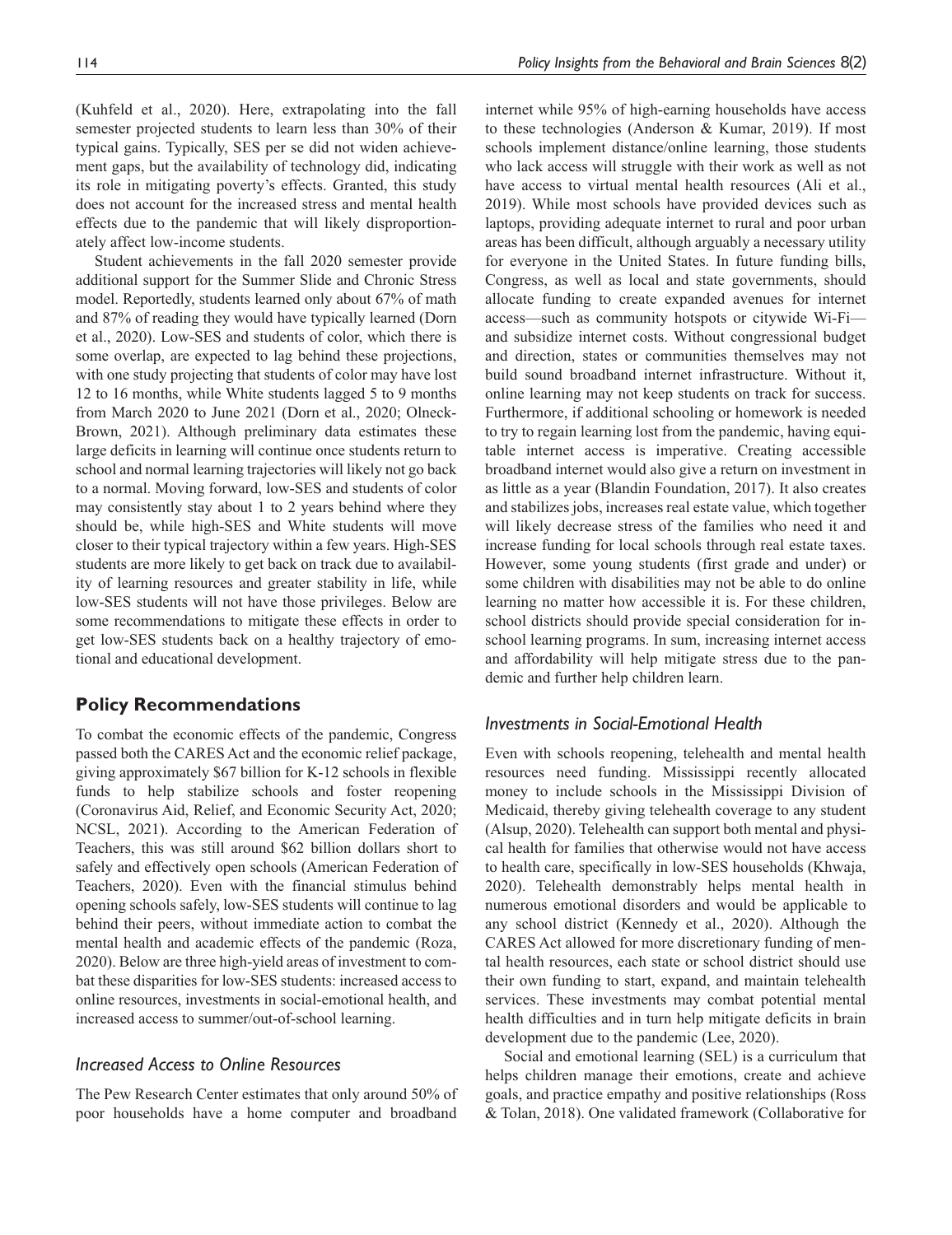Academic, Social, and Emotional Learning; CASEL) uses a five-pronged SEL model to increase social, emotional, and personal skills (see Ross & Tolan, 2018). This program focuses on childhood and early adolescence, which have generally been the most impactful developmental points for SEL interventions. In a study of fifth to seventh graders, CASEL's SEL intervention decreased risky behaviors, decreased delinquency, and improved academic performance. Adding SEL programming would likely help mitigate the impacts of COVID-19 stressors and lost educational opportunities for low-SES youth. States should consider adding SEL curriculum moving forward with discretionary funding from Congress. Many SEL curriculums are available, and each district should consider which one is most appropriate for their demographics and cultural values.

Another possible direction is to adopt trauma-informed schooling, which is shown to increase resilience and decrease problematic behaviors (Fondren et al., 2020). Emotion-based learning may become especially necessary for children who have post-traumatic stress disorder (PTSD) or show increased stress symptoms due to the pandemic. Without knowing how these interventions affect the brain, many interventions nevertheless lead to better symptom outcomes (Wiest-Stevenson & Lee, 2016).

# *Increased Access to Summer/Out-of-School Learning*

Most students, but especially those who have higher stress and poverty due to the pandemic, will need increased support and year-round schooling to combat these effects. It will likely take years to put students back on their original academic trajectory. There should be adequate funding for summer school for any student that needs it, based on the district funding distribution laid out in the CARES Act (funding is given per pupil, but also % low income of the district), and should continue for years to come to make up for lost months or years of inadequate schooling due to the pandemic (Coronavirus Aid, Relief, and Economic Security Act, 2020). While enriched learning opportunities will be important for low-SES students, as shown in some interventions (McEachin et al., 2018), it will be vital to similarly address other disparities accentuating the SES learning gap, including access to adequate nutrition, housing, and stable incomes for parents, to fully combat the effects of poverty and stress on child behavioral and neural development (Sheridan et al., 2017).

# **Limitations**

Education and student success are complicated issues. Although educational policy and research has increased knowledge on neurodivergent children or children who have experienced trauma, there are still many unknowns.

Furthermore, the SES construct does not include constructions of neurodiversity or trauma, so it is difficult to know how their intersection with SES will affect children's learning. Neurodivergent children who have attentiondeficit hyperactivity disorder (ADHD), Autism, or Down Syndrome will likely have a more difficult time catching up to their peers or participating in distant or online learning. Furthermore, students who have pre-existing mental health disorders like anxiety, depression, or PTSD are also unlikely to be as successful during or after the COVID-19 pandemic as their neurotypical peers. Many school districts need to understand each individual student's capabilities and journey.

Each child's brain also has a unique developmental trajectory depending on genetics and environment. Decreasing stress and increasing academic interventions will help remediate some losses due to pre-existing health conditions, exposure to environmental pollutants, and inadequate sleep (Senut et al., 2012; Shonkoff et al., 2009; Telzer et al., 2013). Furthermore, ensuring that each child is fed nutritious meals and has adequate exercise increases academic achievement (Edwards et al., 2011). Thus, understanding the comprehensive picture of a child's environment and how it affects outcomes and brain development is imperative for the child's success. The policy interventions proposed in this article address some of the acute challenges posed by COVID-19. However, these interventions alone will not address enduring disparities in neurological development and educational achievement for students experiencing adverse environmental conditions.

### **Future Directions**

Neuroscientists have the potential to help shape education policy and make schooling more accessible and effective for disadvantaged students. Although few research studies directly combine neuroscience with educational interventions and outcomes, this growing field will be useful for future policy decisions. Incorporating biology and behavior can inform policy recommendations that address disparities. This article serves as a starting point for policy makers, educators, and scientists to understand the larger picture of child development and to create science-based policy designed to reduce the vast inequities in social, emotional, and educational outcomes facing our most disadvantaged children.

#### **Declaration of Conflicting Interests**

The author(s) declared no potential conflicts of interest with respect to the research, authorship, and/or publication of this article.

#### **Funding**

The author(s) disclosed receipt of the following financial support for the research, authorship, and/or publication of this article: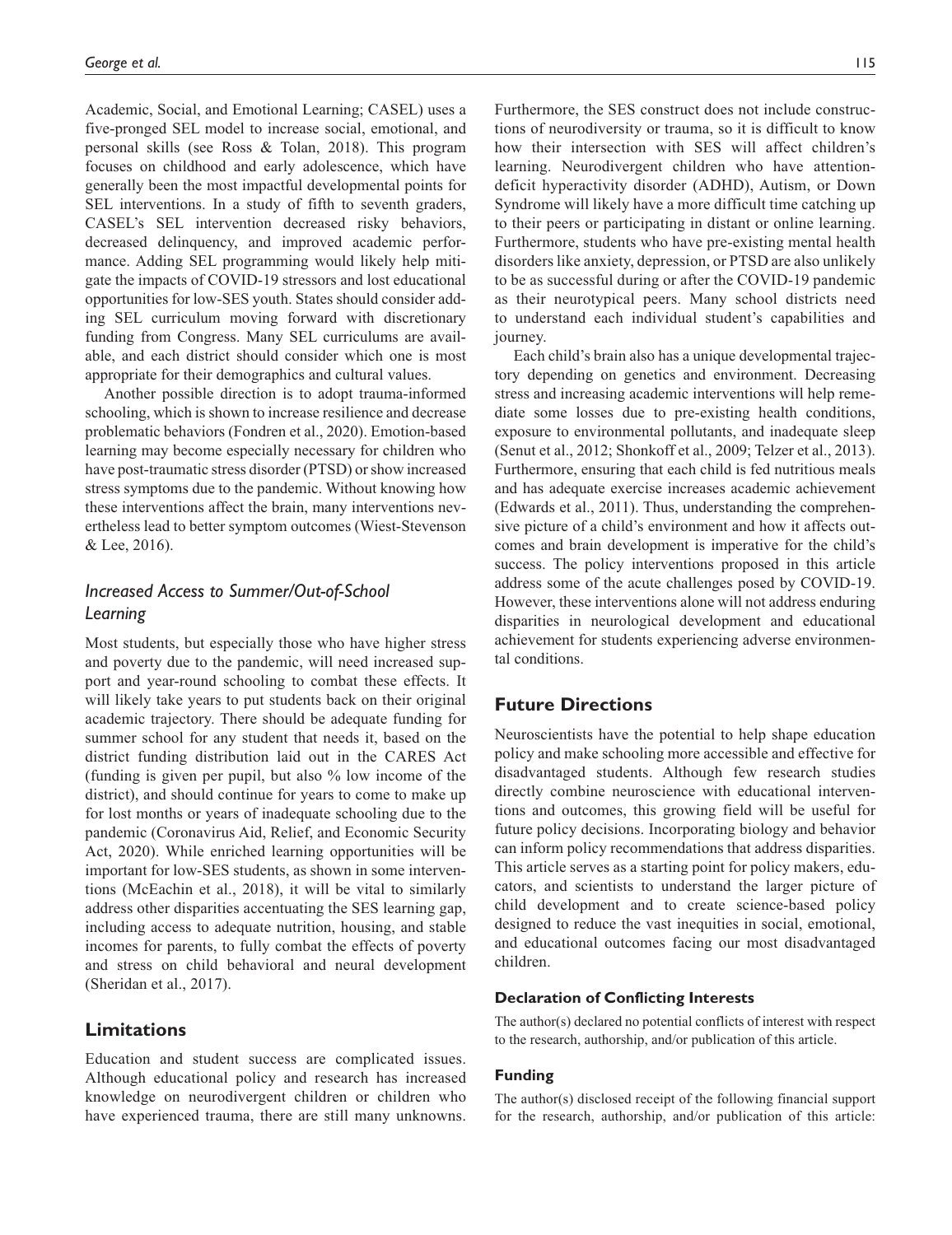Funding for this study was provided by the National Institute of Mental Health (R01MH117141 and Ro1MH115910, to RJH), the National Institute of Mental Health Diversity Supplement (R01MH115910, to GCG).

#### **ORCID iDs**

Grace George **D** <https://orcid.org/0000-0001-6700-9964> Ryan Herringa **b** <https://orcid.org/0000-0002-1936-7959>

#### **References**

- Akirav, I., & Richter-Levin, G. (1999). Biphasic modulation of hippocampal plasticity by behavioral stress and basolateral amygdala stimulation in the rat. *Journal of Neuroscience*, *19*(23), 10530–10535. [https://doi.org/10.1523/JNEUROSCI](https://doi.org/10.1523/JNEUROSCI.19-23-10530.1999) [.19-23-10530.1999](https://doi.org/10.1523/JNEUROSCI.19-23-10530.1999)
- Alexander, K. L., Entwisle, D. R., & Olson, L. S. (2001). Schools, achievement, and inequality: A seasonal perspective. *Educational Evaluation and Policy Analysis*, *23*(2), 171–191. <https://doi.org/10.3102/01623737023002171>
- Ali, M. M., West, K., Teich, J. L., Lynch, S., Mutter, R., & Dubenitz, J. (2019). Utilization of mental health services in educational setting by adolescents in the United States. *Journal of School Health*, *89*(5), 393–401. <https://doi.org/10.1111/josh.12753>
- Alsup, B. (2020, August 17). Mississippi expands COVID-19 testing for teachers, telehealth in schools—Education—djournal.com. *Daily Journal*. [https://www.djournal.com/news/education/](https://www.djournal.com/news/education/mississippi-expands-covid-19-testing-for-teachers-telehealth-in-schools/article_3b644116-9b29-5e8d-af2b-c9935a3c2f52.html) [mississippi-expands-covid-19-testing-for-teachers-telehealth](https://www.djournal.com/news/education/mississippi-expands-covid-19-testing-for-teachers-telehealth-in-schools/article_3b644116-9b29-5e8d-af2b-c9935a3c2f52.html)[in-schools/article\\_3b644116-9b29-5e8d-af2b-c9935a3c2f52.](https://www.djournal.com/news/education/mississippi-expands-covid-19-testing-for-teachers-telehealth-in-schools/article_3b644116-9b29-5e8d-af2b-c9935a3c2f52.html) [html](https://www.djournal.com/news/education/mississippi-expands-covid-19-testing-for-teachers-telehealth-in-schools/article_3b644116-9b29-5e8d-af2b-c9935a3c2f52.html)
- American Federation of Teachers. (2020, July 8). *AFT launches second \$1 million Ad campaign urging senate to return to Washington to pass needed education funding*. [https://www.](https://www.aft.org/press-release/aft-launches-second-1-million-ad-campaign-urging-senate-return-washington) [aft.org/press-release/aft-launches-second-1-million-ad-cam](https://www.aft.org/press-release/aft-launches-second-1-million-ad-campaign-urging-senate-return-washington)[paign-urging-senate-return-washington](https://www.aft.org/press-release/aft-launches-second-1-million-ad-campaign-urging-senate-return-washington)
- Anderson, M., & Kumar, M. (2019). *Digital divide persists even as lower-income Americans make gains in tech adoption*. Pew Research Center. [https://www.pewresearch.org/fact-tank](https://www.pewresearch.org/fact-tank/2019/05/07/digital-divide-persists-even-as-lower-income-americans-make-gains-in-tech-adoption/) [/2019/05/07/digital-divide-persists-even-as-lower-income](https://www.pewresearch.org/fact-tank/2019/05/07/digital-divide-persists-even-as-lower-income-americans-make-gains-in-tech-adoption/)[americans-make-gains-in-tech-adoption/](https://www.pewresearch.org/fact-tank/2019/05/07/digital-divide-persists-even-as-lower-income-americans-make-gains-in-tech-adoption/)
- Blair, C., & Razza, R. P. (2007). Relating effortful control, executive function, and false belief understanding to emerging math and literacy ability in Kindergarten. *Child Development*, *78*(2), 647–663.<https://doi.org/10.1111/j.1467-8624.2007.01019.x>
- Blandin Foundation. (2017, October). *Return on investment*. [https://blandinfoundation.org/learn/research-rural/broadband](https://blandinfoundation.org/learn/research-rural/broadband-resources/broadband-initiative/measuring-impact-broadband-5-rural-mn-communities/return-on-investment/)[resources/broadband-initiative/measuring-impact-broadband-](https://blandinfoundation.org/learn/research-rural/broadband-resources/broadband-initiative/measuring-impact-broadband-5-rural-mn-communities/return-on-investment/)[5-rural-mn-communities/return-on-investment/](https://blandinfoundation.org/learn/research-rural/broadband-resources/broadband-initiative/measuring-impact-broadband-5-rural-mn-communities/return-on-investment/)
- Centers for Disease Control and Prevention. (2020, April 29). *COVID Data Tracker*. [https://covid.cdc.gov/covid-data-tracker](https://covid.cdc.gov/covid-data-tracker/#datatracker-home) [/#datatracker-home](https://covid.cdc.gov/covid-data-tracker/#datatracker-home)
- Chavez, N., & Moshtaghian, A. (2020, May 7). 48 states have ordered or recommended that schools don't reopen this academic year. *CNN*. [https://www.cnn.com/2020/04/18/us/schools](https://www.cnn.com/2020/04/18/us/schools-closed-coronavirus/index.html) [-closed-coronavirus/index.html](https://www.cnn.com/2020/04/18/us/schools-closed-coronavirus/index.html)
- Clark, C. A. C., Pritchard, V. E., & Woodward, L. J. (2010). Preschool executive functioning abilities predict early mathematics achievement. *Developmental Psychology*, *46*(5), 1176–1191. <https://doi.org/10.1037/a0019672>
- Condon, E. M. (2018). Chronic stress in children and adolescents: A review of biomarkers for use in pediatric research. *Biological Research for Nursing*, *20*(5), 473–496. [https://doi.](https://doi.org/10.1177/1099800418779214) [org/10.1177/1099800418779214](https://doi.org/10.1177/1099800418779214)
- Conger, R. D., & Donnellan, M. B. (2007). An interactionist perspective on the socioeconomic context of human development. *Annual Review of Psychology*, *58*(1), 175–199. [https://doi.](https://doi.org/10.1146/annurev.psych.58.110405.085551) [org/10.1146/annurev.psych.58.110405.085551](https://doi.org/10.1146/annurev.psych.58.110405.085551)
- Coronavirus Aid, Relief, and Economic Security Act, H.R.748, 116th (2020).
- Coronavirus and learning: What's happening in each state. (2020, July 24). *Education Week*. [http://blogs.edweek.org/edweek/](http://blogs.edweek.org/edweek/campaign-k-12/2020/04/coronavirus_and_schools_state_guide.html?cmp=SOC-SHR-FB) campaign-k-12/2020/04/coronavirus and schools state [guide.html?cmp=SOC-SHR-FB](http://blogs.edweek.org/edweek/campaign-k-12/2020/04/coronavirus_and_schools_state_guide.html?cmp=SOC-SHR-FB)
- COVID-19 Guidance for Safe Schools. (2020). [http://services.aap.](http://services.aap.org/en/pages/2019-novel-coronavirus-covid-19-infections/clinical-guidance/covid-19-planning-considerations-return-to-in-person-education-in-schools/) [org/en/pages/2019-novel-coronavirus-covid-19-infections/](http://services.aap.org/en/pages/2019-novel-coronavirus-covid-19-infections/clinical-guidance/covid-19-planning-considerations-return-to-in-person-education-in-schools/) [clinical-guidance/covid-19-planning-considerations-return-to](http://services.aap.org/en/pages/2019-novel-coronavirus-covid-19-infections/clinical-guidance/covid-19-planning-considerations-return-to-in-person-education-in-schools/)[in-person-education-in-schools/](http://services.aap.org/en/pages/2019-novel-coronavirus-covid-19-infections/clinical-guidance/covid-19-planning-considerations-return-to-in-person-education-in-schools/)
- Dorn, E., Hancock, B., Sarakatsannis, J., & Viruleg, E. (2020, December 8). *COVID-19 and learning loss—Disparities grow and students need help*. [http://ceros.mckinsey.com/coronavi](http://ceros.mckinsey.com/coronavirus-promo-video-desktop)[rus-promo-video-desktop](http://ceros.mckinsey.com/coronavirus-promo-video-desktop)
- Edwards, J. U., Mauch, L., & Winkelman, M. R. (2011). Relationship of nutrition and physical activity behaviors and fitness measures to academic performance for sixth graders in a midwest city school district. *Journal of School Health*, *81*(2), 65–73.<https://doi.org/10.1111/j.1746-1561.2010.00562.x>
- Evans, G. W., & English, K. (2002). The environment of poverty: Multiple stressor exposure, psychophysiological stress, and socioemotional adjustment. *Child Development*, *73*(4), 1238– 1248.<https://doi.org/10.1111/1467-8624.00469>
- Farah, M. J. (2017). The neuroscience of socioeconomic status: Correlates, causes, and consequences. *Neuron*, *96*(1), 56–71. <https://doi.org/10.1016/j.neuron.2017.08.034>
- Fegert, J. M., Vitiello, B., Plener, P. L., & Clemens, V. (2020). Challenges and burden of the Coronavirus 2019 (COVID-19) pandemic for child and adolescent mental health: A narrative review to highlight clinical and research needs in the acute phase and the long return to normality. *Child and Adolescent Psychiatry and Mental Health*, *14*(1), Article 20. [https://doi.](https://doi.org/10.1186/s13034-020-00329-3) [org/10.1186/s13034-020-00329-3](https://doi.org/10.1186/s13034-020-00329-3)
- Fite, P. J., Raine, A., Stouthamer-Loeber, M., Loeber, R., & Pardini, D. A. (2010). Reactive and proactive aggression in adolescent males: Examining differential outcomes 10 years later in early adulthood. *Criminal Justice and Behavior*, *37*(2), 141–157. <https://doi.org/10.1177/0093854809353051>
- Fondren, K., Lawson, M., Speidel, R., McDonnell, C. G., & Valentino, K. (2020). Buffering the effects of childhood trauma within the school setting: A systematic review of traumainformed and trauma-responsive interventions among traumaaffected youth. *Children and Youth Services Review*, *109*, 104691.<https://doi.org/10.1016/j.childyouth.2019.104691>
- Gogtay, N., Giedd, J. N., Lusk, L., Hayashi, K. M., Greenstein, D., Vaituzis, A. C., Nugent, T. F., Herman, D. H., Clasen, L. S., Toga, A. W., Rapoport, J. L., & Thompson, P. M. (2004). Dynamic mapping of human cortical development during childhood through early adulthood. *Proceedings of the National Academy of Sciences*, *101*(21), 8174–8179. [https://](https://doi.org/10.1073/pnas.0402680101) [doi.org/10.1073/pnas.0402680101](https://doi.org/10.1073/pnas.0402680101)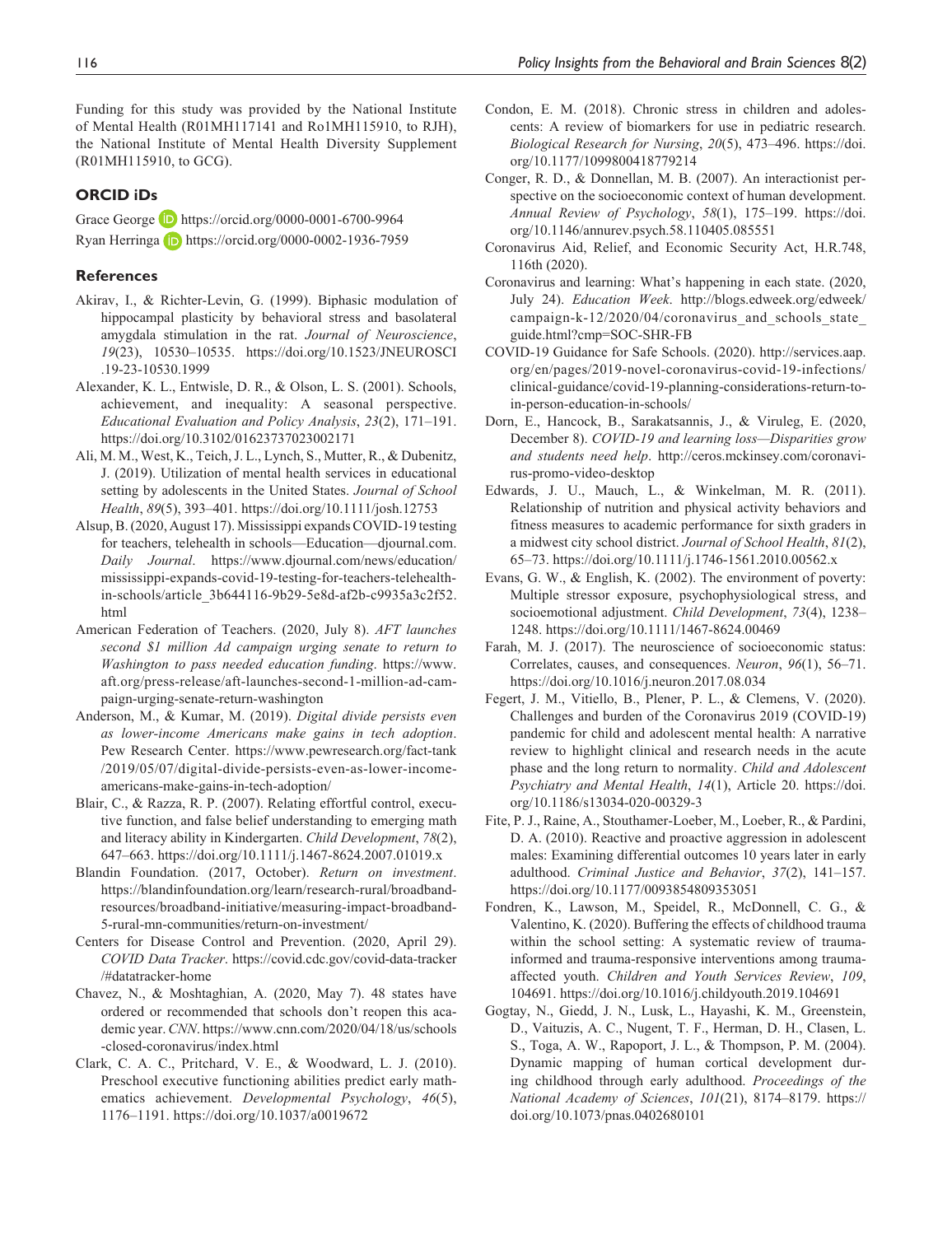- Graves, K. Y., & Nowakowski, A. C. H. (2017). Childhood socioeconomic status and stress in late adulthood: A longitudinal approach to measuring allostatic load. *Global Pediatric Health*, *4*.<https://doi.org/10.1177/2333794X17744950>
- Gumora, G., & Arsenio, W. F. (2002). Emotionality, emotion regulation, and school performance in middle school children. *Journal of School Psychology*, *40*(5), 395–413. [https://doi.](https://doi.org/10.1016/S0022-4405(02)00108-5) [org/10.1016/S0022-4405\(02\)00108-5](https://doi.org/10.1016/S0022-4405(02)00108-5)
- Hackman, D. A., & Farah, M. J. (2009). Socioeconomic status and the developing brain. *Trends in Cognitive Sciences*, *13*(2), 65– 73. <https://doi.org/10.1016/j.tics.2008.11.003>
- Hair, N. L., Hanson, J. L., Wolfe, B. L., & Pollak, S. D. (2015). Association of child poverty, brain development, and academic achievement. *JAMA Pediatrics*, *169*(9), 822–829. [https://doi.](https://doi.org/10.1001/jamapediatrics.2015.1475) [org/10.1001/jamapediatrics.2015.1475](https://doi.org/10.1001/jamapediatrics.2015.1475)
- Herts, K. L., McLaughlin, K. A., & Hatzenbuehler, M. L. (2012). Emotion dysregulation as a mechanism linking stress exposure to adolescent aggressive behavior. *Journal of Abnormal Child Psychology*, *40*(7), 1111–1122. [https://doi.org/10.1007/](https://doi.org/10.1007/s10802-012-9629-4) [s10802-012-9629-4](https://doi.org/10.1007/s10802-012-9629-4)
- Jin, J., & Maren, S. (2015). Prefrontal-hippocampal interactions in memory and emotion. *Frontiers in Systems Neuroscience*, *9*. <https://doi.org/10.3389/fnsys.2015.00170>
- Kennedy, S. M., Lanier, H., Salloum, A., Ehrenreich-May, J., & Storch, E. A. (2020). Development and implementation of a transdiagnostic, stepped-care approach to treating emotional disorders in children via telehealth. *Cognitive and Behavioral Practice*. <https://doi.org/10.1016/j.cbpra.2020.06.001>
- Khwaja, T. (2020). The benefits of telehealth within mental health care. *Mental Health Weekly*, *30*(7), 5–6. [https://doi.org](https://doi.org/10.1002/mhw.32238) [/10.1002/mhw.32238](https://doi.org/10.1002/mhw.32238)
- Kim, P., Evans, G. W., Angstadt, M., Ho, S. S., Sripada, C. S., Swain, J. E., Liberzon, I., & Phan, K. L. (2013). Effects of childhood poverty and chronic stress on emotion regulatory brain function in adulthood. *Proceedings of the National Academy of Sciences of the United States of America*, *110*(46), 18442–18447.<https://doi.org/10.1073/pnas.1308240110>
- Kokubun, K., Nemoto, K., Oka, H., Fukuda, H., Yamakawa, Y., & Watanabe, Y. (2018). Association of fatigue and stress with gray matter volume. *Frontiers in Behavioral Neuroscience*, *12*, Article 154.<https://doi.org/10.3389/fnbeh.2018.00154>
- Kudielka, B. M., & Kirschbaum, C. (2005). Sex differences in HPA axis responses to stress: A review. *Biological Psychology*, *69*(1), 113–132.<https://doi.org/10.1016/j.biopsycho.2004.11.009>
- Kuhfeld, M., Soland, J., Tarasawa, B., Johnson, A., Ruzek, E., & Liu, J. (2020). Projecting the potential impact of COVID-19 school closures on academic achievement. *Educational Researcher*, *49*(8), 549–565. [https://doi.org](https://doi.org/10.3102/0013189X20965918) [/10.3102/0013189X20965918](https://doi.org/10.3102/0013189X20965918)
- Lee, J. (2020). Mental health effects of school closures during COVID-19. *The Lancet Child & Adolescent Health*, *4*(6), 421. [https://doi.org/10.1016/S2352-4642\(20\)30109-7](https://doi.org/10.1016/S2352-4642(20)30109-7)
- Leutgeb, S., & Leutgeb, J. K. (2007). Pattern separation, pattern completion, and new neuronal codes within a continuous CA3 map. *Learning & Memory*, *14*(11), 745–757. [https://doi.](https://doi.org/10.1101/lm.703907) [org/10.1101/lm.703907](https://doi.org/10.1101/lm.703907)
- McEachin, A., Augustine, C. H., & McCombs, J. (2018). Effective summer programming: What educators and policymakers should know. *American Educator*, *42*(1), 10.
- Miyake, A., Friedman, N. P., Emerson, M. J., Witzki, A. H., Howerter, A., & Wager, T. D. (2000). The unity and diversity of executive functions and their contributions to complex "frontal lobe" tasks: A latent variable analysis. *Cognitive Psychology*, *41*(1), 49–100. <https://doi.org/10.1006/cogp.1999.0734>
- Montagrin, A., Saiote, C., & Schiller, D. (2018). The social hippocampus. *Hippocampus*, *28*(9), 672–679. [https://doi.org](https://doi.org/10.1002/hipo.22797) [/10.1002/hipo.22797](https://doi.org/10.1002/hipo.22797)
- National Conference of State Legislatures. (2021, January 4). *COVID-19 economic relief bill*. [https://www.ncsl.org/ncsl-in](https://www.ncsl.org/ncsl-in-dc/publications-and-resources/covid-19-economic-relief-bill-stimulus.aspx)[dc/publications-and-resources/covid-19-economic-relief-bill](https://www.ncsl.org/ncsl-in-dc/publications-and-resources/covid-19-economic-relief-bill-stimulus.aspx)[stimulus.aspx](https://www.ncsl.org/ncsl-in-dc/publications-and-resources/covid-19-economic-relief-bill-stimulus.aspx)
- Nierenberg, A., & Pasick, A. (2020, August 17). Schools Briefing: The State of Play for K-12. *The New York Times*. [https://www.](https://www.nytimes.com/2020/08/17/us/k-12-schools-reopening.html) [nytimes.com/2020/08/17/us/k-12-schools-reopening.html](https://www.nytimes.com/2020/08/17/us/k-12-schools-reopening.html)
- Noble, K. G., Houston, S. M., Kan, E., & Sowell, E. R. (2012). Neural correlates of socioeconomic status in the developing human brain. *Developmental Science*, *15*(4), 516–527. [https://](https://doi.org/10.1111/j.1467-7687.2012.01147.x) [doi.org/10.1111/j.1467-7687.2012.01147.x](https://doi.org/10.1111/j.1467-7687.2012.01147.x)
- Olneck-Brown, B. (2021, January 14). *Public education's response to the coronavirus (COVID-19) pandemic*. [https://www.ncsl.](https://www.ncsl.org/research/education/public-education-response-to-coronavirus-covid-19.aspx#accordion) [org/research/education/public-education-response-to-corona](https://www.ncsl.org/research/education/public-education-response-to-coronavirus-covid-19.aspx#accordion)[virus-covid-19.aspx#accordion](https://www.ncsl.org/research/education/public-education-response-to-coronavirus-covid-19.aspx#accordion)
- Pessoa, L. (2008). On the relationship between emotion and cognition. *Nature Reviews. Neuroscience*, *9*(2), 148–158. [https://doi.](https://doi.org/10.1038/nrn2317) [org/10.1038/nrn2317](https://doi.org/10.1038/nrn2317)
- Piccolo, L. R., & Noble, K. G., & The Pediatric Imaging, Neurocognition, and Genetics Study. (2018). Perceived stress is associated with smaller hippocampal volume in adolescence. *Psychophysiology*, *55*(5), Article e13025. [https://doi.org/10.1111](https://doi.org/10.1111/psyp.13025) [/psyp.13025](https://doi.org/10.1111/psyp.13025)
- Preston, A. R., & Eichenbaum, H. (2013). Interplay of hippocampus and prefrontal cortex in memory. *Current Biology*, *23*(17), R764–R773. <https://doi.org/10.1016/j.cub.2013.05.041>
- Qin, S., Hermans, E. J., van Marle, H. J. F., Luo, J., & Fernández, G. (2009). Acute psychological stress reduces working memory-related activity in the dorsolateral prefrontal cortex. *Biological Psychiatry*, *66*(1), 25–32. [https://doi.org/10.1016/j.](https://doi.org/10.1016/j.biopsych.2009.03.006) [biopsych.2009.03.006](https://doi.org/10.1016/j.biopsych.2009.03.006)
- Richards, E. (2020). *Back to school likely to include online class. How can we improve it?* [https://www.usatoday.com/story/](https://www.usatoday.com/story/news/education/2020/06/29/back-to-school-reopen-online-classes/3251324001/) [news/education/2020/06/29/back-to-school-reopen-online](https://www.usatoday.com/story/news/education/2020/06/29/back-to-school-reopen-online-classes/3251324001/)[classes/3251324001/](https://www.usatoday.com/story/news/education/2020/06/29/back-to-school-reopen-online-classes/3251324001/)
- Ross, K. M., & Tolan, P. (2018). Social and emotional learning in adolescence: Testing the CASEL Model in a normative sample. *The Journal of Early Adolescence*, *38*(8), 1170–1199. [https://](https://doi.org/10.1177/0272431617725198) [doi.org/10.1177/0272431617725198](https://doi.org/10.1177/0272431617725198)
- Roza, M. (2020, April 9). How the coronavirus shutdown will affect school district revenues. *Brookings*. [https://www.](https://www.brookings.edu/blog/brown-center-chalkboard/2020/04/09/how-the-coronavirus-shutdown-will-affect-school-district-revenues/) [brookings.edu/blog/brown-center-chalkboard/2020/04/09/](https://www.brookings.edu/blog/brown-center-chalkboard/2020/04/09/how-the-coronavirus-shutdown-will-affect-school-district-revenues/) [how-the-coronavirus-shutdown-will-affect-school-district](https://www.brookings.edu/blog/brown-center-chalkboard/2020/04/09/how-the-coronavirus-shutdown-will-affect-school-district-revenues/)[revenues/](https://www.brookings.edu/blog/brown-center-chalkboard/2020/04/09/how-the-coronavirus-shutdown-will-affect-school-district-revenues/)
- Senut, M.-C., Cingolani, P., Sen, A., Kruger, A., Shaik, A., Hirsch, H., Suhr, S. T., & Ruden, D. (2012). Epigenetics of early-life lead exposure and effects on brain development. *Epigenomics*, *4*(6), 665–674. <https://doi.org/10.2217/epi.12.58>
- Sheridan, M. A., Peverill, M., Finn, A. S., & McLaughlin, K. A. (2017). Dimensions of childhood adversity have distinct associations with neural systems underlying executive functioning.